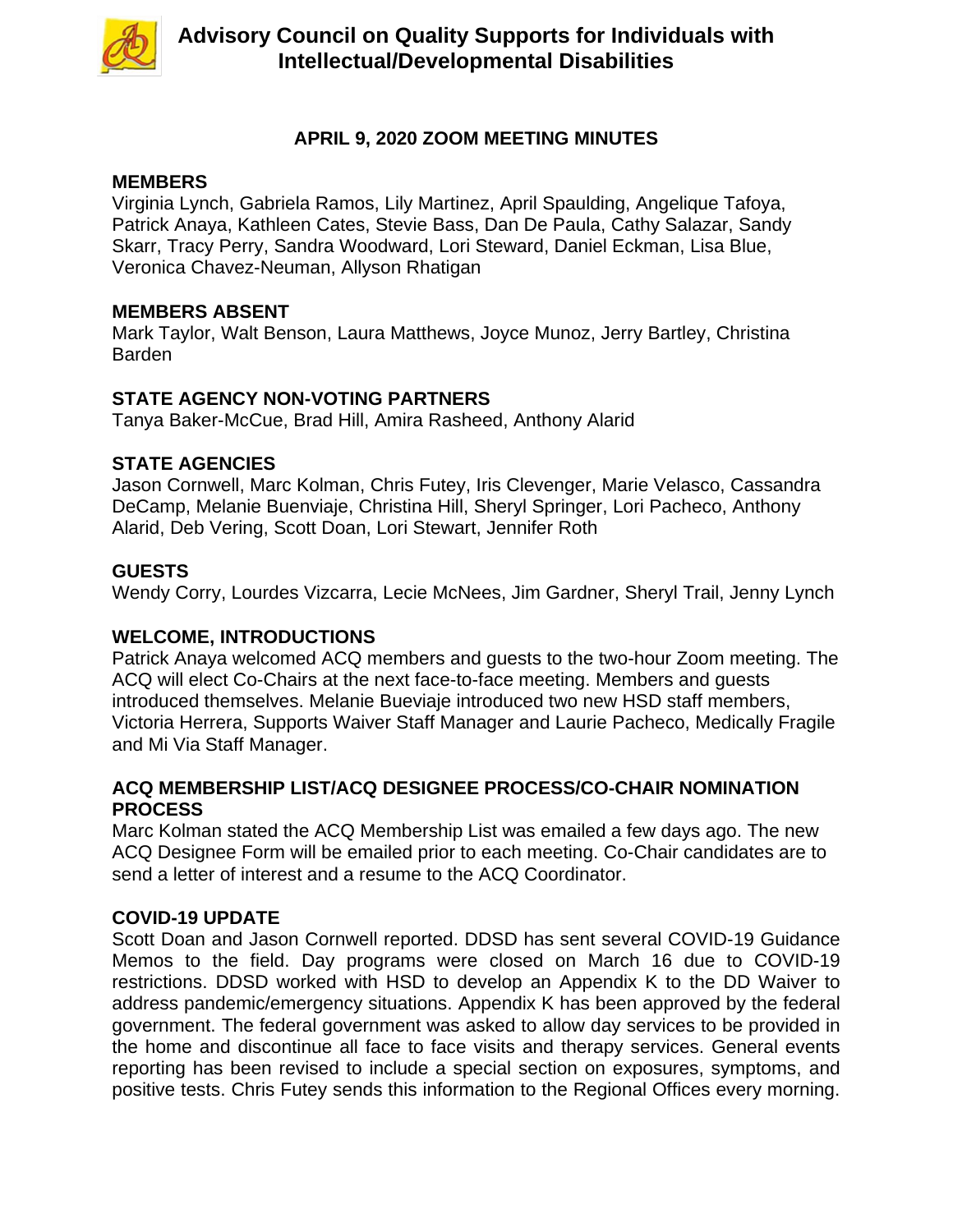The information is used to determine next steps such as isolation or testing. In March, regional office staff visited all single supportive living homes to provide literature on COVID-19 protection and visitor signage to track every person going in and out of the homes. All providers have been contacted. A guidance document on the level of care process has been disseminated. DDSD worked with HSD and the Centers for Medicare and Medicaid Services (CMS) on the Annual Level of Care so individuals can remain eligible. DDSD worked with HSD to develop and disseminate guidance on fingerprinting. DDSD also worked with DHI and HSD on surveys. All surveys have been placed on hold except for the federally mandated 3-year survey which will be a desk, not a face-toface survey. Doctor visits are being done telephonically or by videoconferencing. Nurse visits are being done telephonically. A guidance series on taking temperature in the homes was disseminated. A temperature above 100.4 is of concern. Taking temperatures of individuals and staff may become a mandated requirement. DDSD is working with HSD to complete a second version of Appendix K to provide information such as seeking employment outside the home. Hazard pay for direct support staff is attached to funding availability. Guidance for Mi Via providers and vendors about day supports in the participant's home will be provided. State General Fund (SGF) providers are to report anyone experiencing COVID-19 symptoms. Jason is now the DDSD Deputy Cabinet Secretary but is available as needed. Scott Doan will be taking over for Jason. Let DDSD know if there is a need to expedite testing to protect people in services. All moves from home to home, county to county or city to city are on hold unless the move is related to public health. COVID-19 restrictions are in force until April 30 and the Governor will inform us if the restrictions will continue past this date. Appendix K provides an increase in assistive technology funding that will be used for training and monitoring. It also provides approval to exceed the limit of 4 individuals in a home. Therapy services are being provided telephonically. Case managers and therapists are working together to provide services. Customized community supports are being allowed so day services can be provided in the home. There are retainer payments to allow providers to draw down 80% of the budget to prevent provider loss.

Jason Cornwell stated everyone is doing their best to protect clients and their service providers. New Mexico is expecting a surge of cases in the next two weeks. Tribal communities are experiencing a spread. DDSD lines of communication are open. Please let DDSD know what should be added to Appendix K. DDSD staff are wearing a cloth mask at work. DDSD will be recommending that everyone consider wearing a cloth mask. Clients in homes with suspected COVID-19 are being checked 2 to 3 times per day. We have had workers test positive. Jason thanked the DDSD team, advocacy partners, and the meeting participants.

#### *Question:*

Cathy Salazar – How will employees receive 80% of their pay if families are not letting staff in because of the risk to their medically complex family members? How far back can DDSD pay employees?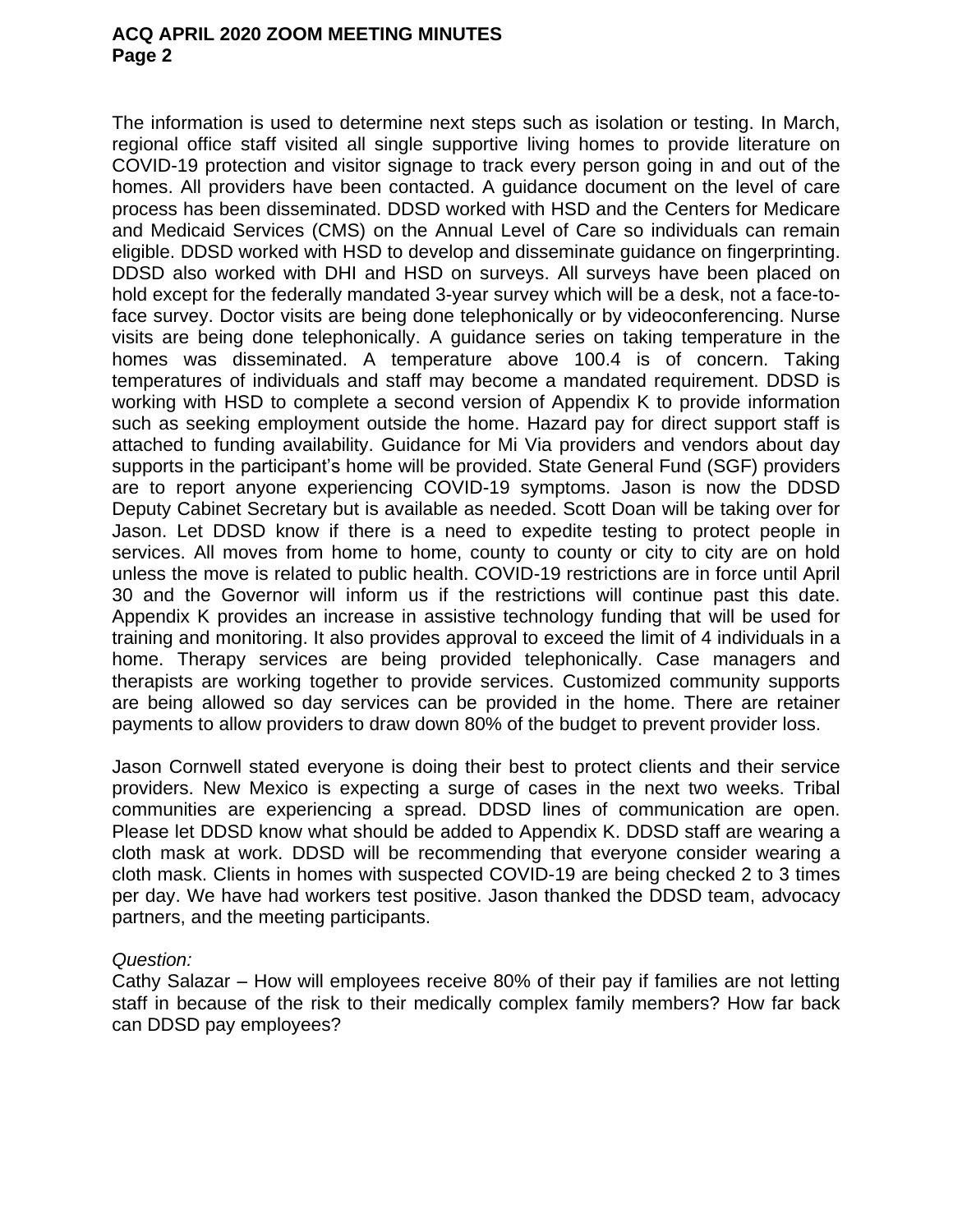#### *Responses:*

Jason Cornwell - Speak to Jennifer Rodriguez about FOcOS questions. The start date for the Mi Via Guidance document is March 16th and the end date is June 30<sup>th</sup>. We will extend the eligibility period if needed.

Scott Doan - The Mi Via Guidance was disseminated yesterday, April 8<sup>th</sup>. Employers are to bill the current code in FOcOS up to 80%.

Melanie Buenviaje - Participants and/or the employer of record must still approve the time and vendor request forms in FOcOS.

### *Question:*

Alison Rhatigan – I am a parent of a child in DD Waiver child pend status. COVID-19 risks the life of our children. DDSD leadership, the Secretary and our Governor deserve our gratitude for everything being done. My family is taking all precautions but we have unmet needs which are safely accessing groceries and sanitation supplies, dealing with the impact of school closures, and no direct therapy. Our children on child pend status have lost their school therapy services and being coached through videoconferencing is not working that well. We are trying to purchase equipment needed to help our children. What can be done now to help families like mine?

#### *Responses:*

Jason Cornwell – I don't have an answer right now but I now know our team needs to work on access to groceries, sanitation supplies and equipment for our child pend population.

Scott Doan – Therapies are the one need about which DDSD has had long conversations. We know how important therapies are for children and adults. COVID cases are being spread by asymptomatic people so we had to make the decision to limit home contact and provide therapies via videoconferencing.

### *Question:*

Veronica Chavez-Neuman – Thanked DDSD and Jason Cornwell for their proactive leadership. As the CEO of the ARC of New Mexico, we are concerned about the timeline. The Governor can only mandate a reasonable stay at home order. With the surge in New Mexico expected in the next two weeks, and an increase in cases expected over the next three to four weeks, it seems like the health crisis will extend beyond the April 30<sup>th</sup> date. How are we going to manage health concerns for our children and adults over the long haul?

#### *Response:*

Jason Cornwell – Governor will extend the stay at home order based on the health of our state. Even when the weather warms up, we can't assume the virus will be gone. We are reducing the surge to not overwhelm our hospitals. After the restrictions are lifted, if families do not elect face-to-face visits, we will address this in our waiver structures. At DDSD, our role is to create options for people to be able to make informed choices, such as opting for telehealth services. Some of the changes we have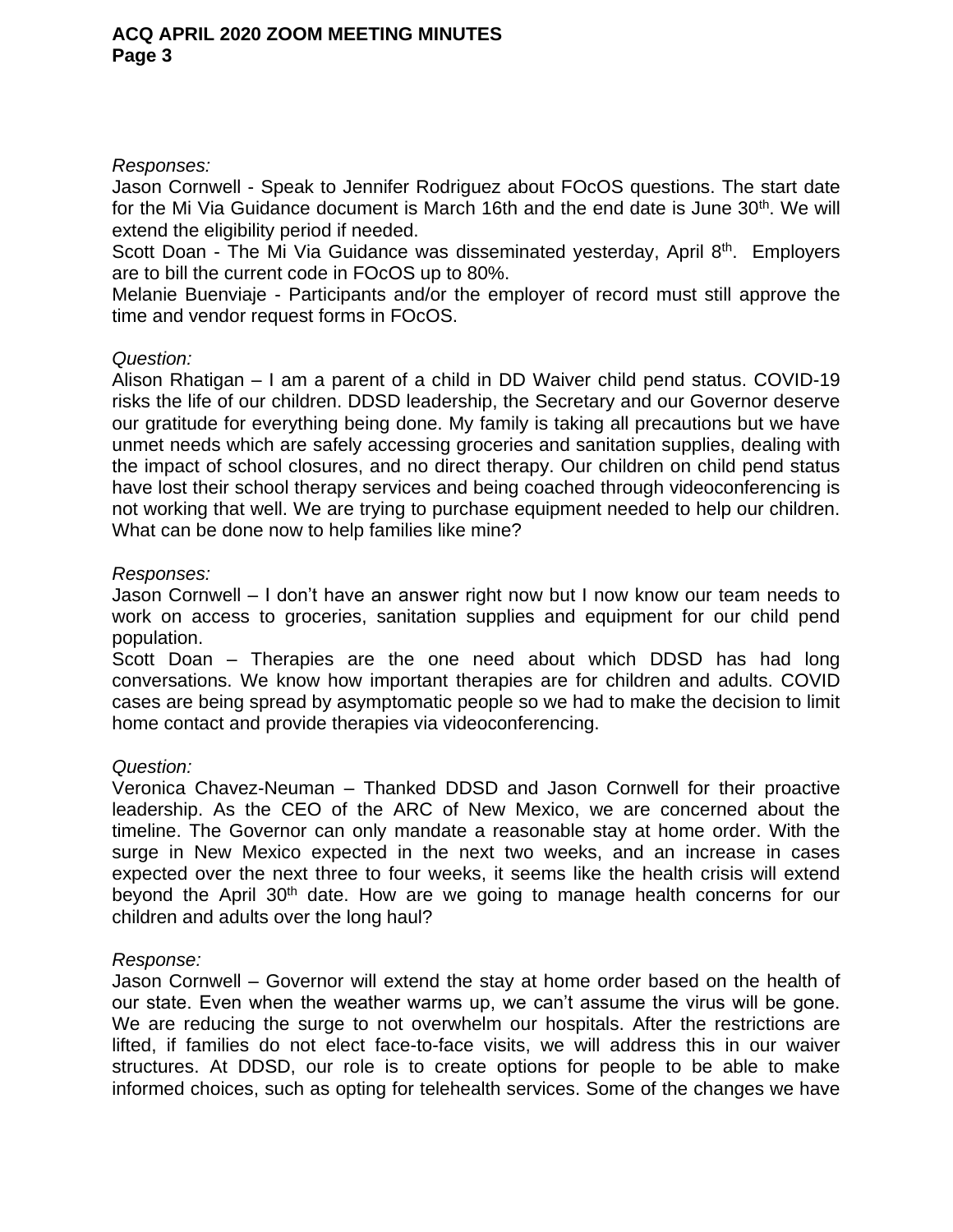had to make may prove beneficial in the long run. Some of the emerging precaution changes we have made have degraded our ability to provide oversight and connection. We will use what we are learning to keep moving forward. Some decision we have made are worth continuing after the health crisis is over.

#### **SUPPORTS WAIVER UPDATE**

Jennifer Roth, Supports Waiver Program Manager, provided the update. She expressed gratitude to everyone who continue to work to move the Supports Waiver forward during these COVID-19 restrictions. The application has been submitted to CMS and a response is expected between now and July 1. The Supports Waiver Standards draft is on the Supports Waiver page on the DDSD website. A call for providers was issued on May 20<sup>th</sup>. An additional call for providers will be sent out in the next couple of weeks. For Support Waiver questions, contact Jennifer at jennifer.roth@state.nm.us.

#### **DD WAIVER RATE UPDATE**

Jason Cornwell reported. A letter was just sent out about the decisions made regarding legislative appropriations for this year. The DD Waiver, the Mi Via Waiver and the Medically Fragile Waiver all needed significant increases to bring reimbursement up to the cost of providing the services. We asked for \$15.2 million but we were awarded \$5.9 million. We will go back every legislative session until we have the \$15.2 million. The Governor will call a legislative session in July. It looks like we will keep the funding we were appropriated and we are working to begin using the funds now. We reconvened the work group and requested input on how we should use the \$5.9 million. Therapy services, behavior supports, and other services that had not been funded in a while were expected to be high priorities. The surprising input was to use the funding to provide competitive rates for our direct support staff so we can attract and retain competent people. We were able to fund all Medically Fragile Waiver service rates. Rates will be effective October 1<sup>st</sup>. We will continue to advocate for the balance of the rate study. Decisions were made to use the funding to do the best for the most people. We know that direct support pay has to go up. Please refer to the letter for specifics.

#### *Question:*

April Spaulding – Will the Individual Respite Services Rate increase?

### *Response:*

Jason Cornwell – The Individual Respite Services Rate is not earmarked for an increase. We will consider how we might fund an increase.

### **DDSD DIVISION DIRECTOR UPDATE**

Scott Doan reported. There have been changes to the DDSD organizational structure to bring alignment to the division. Jason Cornwell is the DOH Deputy Cabinet Secretary. DDSD has four Deputy Directors who are:

 Roberta Duran – Intake and Eligibility Bureau, Central Registry and Wait List, Litigation Management Bureau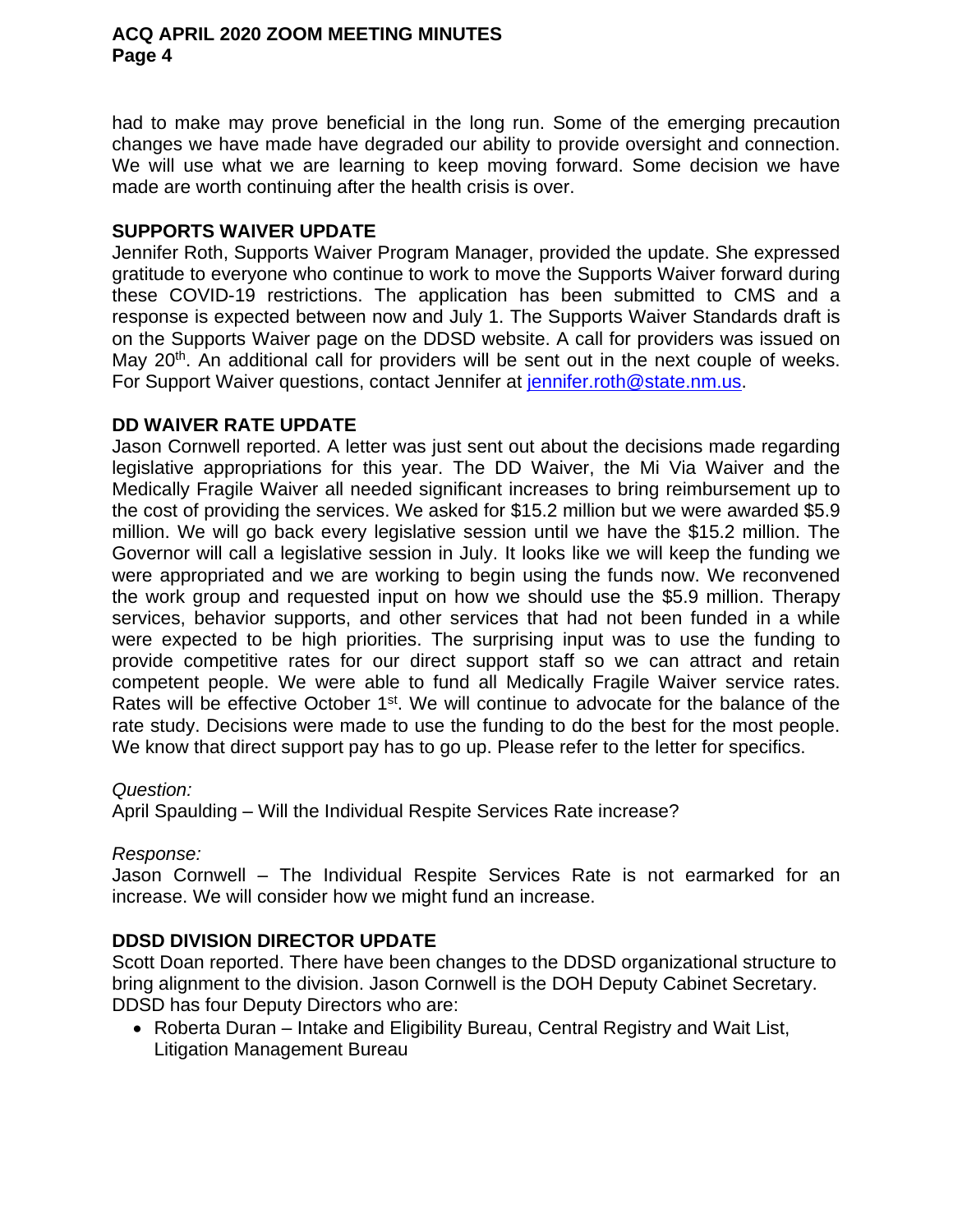- Marc Kolman FIT Program, Bureau of Systems Improvement, Training Unit, General Events Reporting, Bureau of Behavioral Supports, Clinical Services Bureau
- Deb Vering Chief Financial Officer and Administrative Services Bureau
- Scott Doan State General Funds, Community Inclusion, Supports Waiver, Regional Offices.

## Mi Via Update

Jason Cornwell reported. Mi Via oversight activities have been increased. The technical assistance contract is ongoing. DDSD asked 6 questions of the CMS consulting group such as which states have developed screening criteria to assess if individuals have the ability to self-direct. New Mexico's position is that anyone can self-direct if they have the necessary supports in place. We know that the Mi Via Program works for hundreds of people. People in Mi Via have the ability to buy therapy services over their base budgets. This information is in the standards. We are moving toward a more robust payment review process. All vendors must comply with progress note documentation.

Generalist staff conducted over 650 DD Waiver site visits this fiscal year. Nurses were hired to provide health and safety visits and 350 visits were provided since December. Behavioral support staff provided visits. A similar process will be developed for the Mi Via Waiver once we are not under COVID-19 restrictions. We are working with our advocacy partners to develop the process.

### **PUBLIC COMMENT**

Lourdes Vizcarra – Our son was on the Medically Fragile Waiver for many years. Speech therapy via telehealth would not have worked for our son. The three concerns identified by Allison Rhatigan are critically important and need to be addressed. How do we help families with unique unmet needs?

Jason Cornwell – A group will be formed to brainstorm on the how to help families obtain groceries safely, obtain needed sanitation supplies and therapy equipment. Contact Iris Clevenger about the modifications made to the Medically Fragile Waiver. Here are some of the modifications:

- 1. Prior authorization requirements are temporarily suspended
- 2. Case management and private duty nursing can be provided telephonically
- 3. Supervision requirement for home health aides.

Iris Clevenger – Met with medically fragile nurses and compiled a list of medical needs. The medically fragile waiver is holding Zoom meetings for families. Lori Stewart is leading the effort. UNM CDD has set up a confidential Zoom meeting platform for case managers to speak with the families. There are some projected shortages in communities and HSD is being notified. Supplies are rehomed if not needed. We are connecting folks with food pantries statewide. The COVID section on the DOH website is being used for both health and non-health concerns.